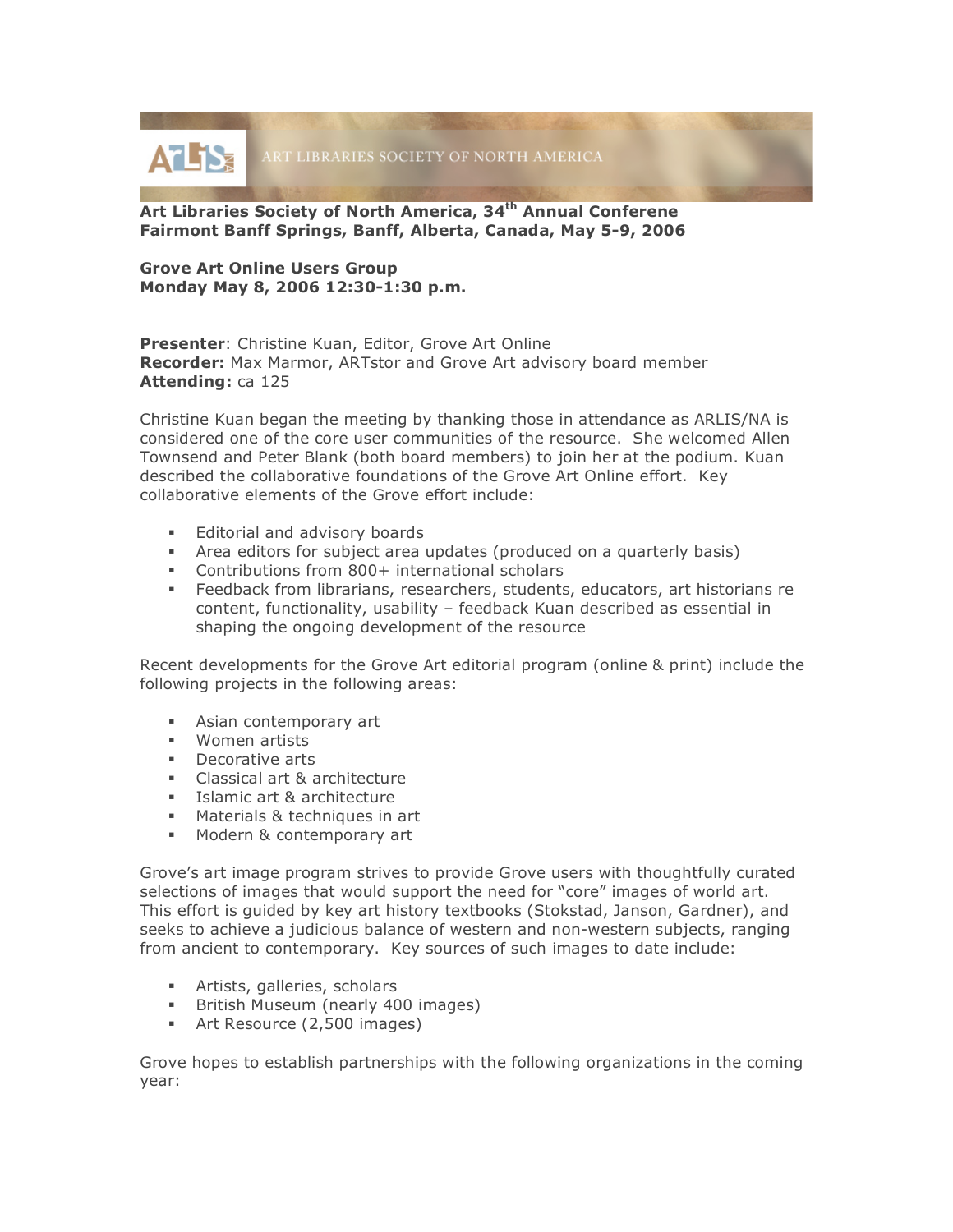- MoMA
- Metropolitan Museum of Art
- ARS & VAGA (not sources of images but able to provide permission to use images of contemporary art by their artist members)

Because Grove Art Online was launched in 1998, much of the functionality is now very dated. In the past eight years, technology has improved a great deal and users have greater expectations from online resources. Oxford University Press will be redesigning Grove Art Online for 2007 and it will include a new interface (slated for release spring 2007) as well as enhanced functionality and content and the ability to export Grove bibliographical citations to standard bibliographic software like RefWorks and EndNote (2007). Grove Art looks forward to working with librarians through the planning and development of the redesigned site (expected spring 2007). Some of the complex datawork, such as the incorporation of Getty vocabularies, or enhancements to the Index, may be rolled out over the course of 2007-2008.

Key features of the redesign include:

- **•** Open URL-compliant bibliographies
- **Search overhaul**
- **New image search**
- **Explore subject browse**
- **Index integrated with browse**
- **Getty vocabularies**
- $\overrightarrow{ART}$ stor linking
- Learning resources (guidance for teachers and students)

Oxford University Press is also considering making Grove Art Online searchable with other strong art reference titles from OUP as well as non-OUP copyrights.

- Grove Art Online with searchable Oxford content (titles on western art, aesthetics, classical and world mythology, dictionaries of art and design terms, photography, dictionaries of popes, saints, etc.)
- Grove Art Online with non-OUP content (Benezit, Encyclopedia of World Art, Guide to the Literature of Art History (v. 1-2), others)

The Future of Grove Art Online: Kuan concluded by stressing the nature of Grove's mission as a non-profit reference publication and the importance of librarian participation to Grove's ongoing evolution. The Q&A was moderated by Peter Blank, Stanford University, Grove Art advisory board member.

Comments from the floor:

Jeanette Clough (Getty Research Institute): Can Grove provide 2-way links between Grove Art Online and other OUP online reference works? Kuan responded that this is being explored for all OUP online reference works such as the Oxford Dictionary of National Biography, Grove Music Online, and others.

Lucie Stylianopoulos (UVA): Are there plans to expand the coverage of Native American art? Kuan said that it is useful to know which areas users would like to see enhanced so that she can schedule it into the online editorial program. Typically, an online update takes 2-3 years of planning before it can be published online and Native American art can be added to the program.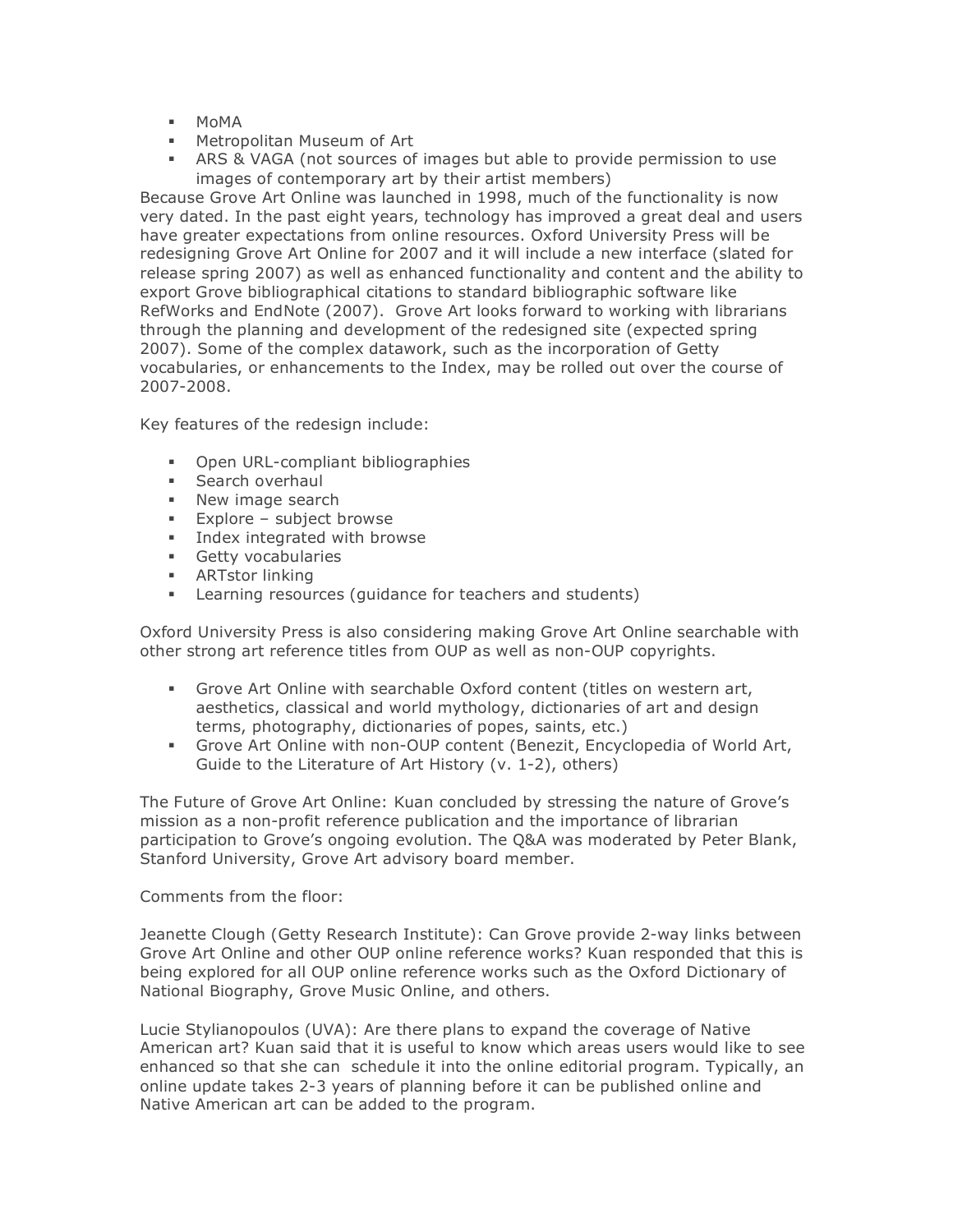BJ Irvine (IU): Grove needs to expand its coverage of African American art. Kuan stated African American is a priority for the editorial program. *The Dictionary of Art* was originally based in London and some American subjects received less coverage due to space restrictions in the print edition. Now that we are in an online environment, we can begin to expand these important areas. New articles, such as one on Romare Bearden, have already been commissioned by Kuan and will be published soon. In addition, OUP's new African American Studies Center is part of this effort as many of the area editors will be able to collaborate with Grove Art in developing greater coverage of African American art in Grove Art Online.

BJ Irvine (IU) expressed the need for the Quick Search to conduct a full-text search because students assume the search box functions like Google. Kuan stated that the Quick Search and the Advanced Search will be overhauled in order to enable more powerful search functionality in redesign effort.

Max Marmor (ARTstor) asked for a summary of Grove's recent librarian survey. Kuan responded that they had nearly 700 responses, and that key themes were the need for more images, for modern and contemporary art, and for linking to other resources (ARTstor, etc.)

Peter Blank then asked about content needs. Responses called for more American art (Native American, Canadian, contemporary); landscape architecture and design; more contemporary art and architecture; design history; history of photography.

Blank asked whether there is a need for further links to printed reference works? Indexing and abstracting services were singled out for mention in this context.

Margaret Webster (Cornell) asked: How will links to ARTstor work? Kuan explained that the links will exist for mutual subscribers. Within Grove Art Online, article-level links to ARTstor will enable the user to launch an ARTstor search without leaving Grove. In ARTstor, each metadata record would have a link allowing the user to search for related articles in Grove. More generally, each resource would visibly point the user to the other. In addition, ARTstor has also licensed the browsing indexes that underlie the Grove Explore feature – a feature warmly appreciated by those in attendance. ARTstor hopes to find ways to use this taxonomy to begin to associate individual artists (for example) with cultures, periods and styles in the same way Grove does. An added benefit of this is that it would open the door to deeper linking between the two resources.

Ann Haas (Bowdoin College) asked about linking from Grove Art bibliographies to other bibliographic databases, abstracting/indexing services and implementing Open URL. Kuan reiterated that the metadata work has already been implemented in order to have Open URL compliant bibliographies for the redesign.

One attendee recommended linking to the Macmillan Encyclopedia of Architects; to the various St James Press biographical dictionaries, most of which focus on contemporary art and architecture; and the new Atlas of Contemporary Architecture (Phaidon).

Conclusions: Most of the discussion focused on content and functionality. While the possibilities for linking to other (OUP and non-OUP) publications were warmly